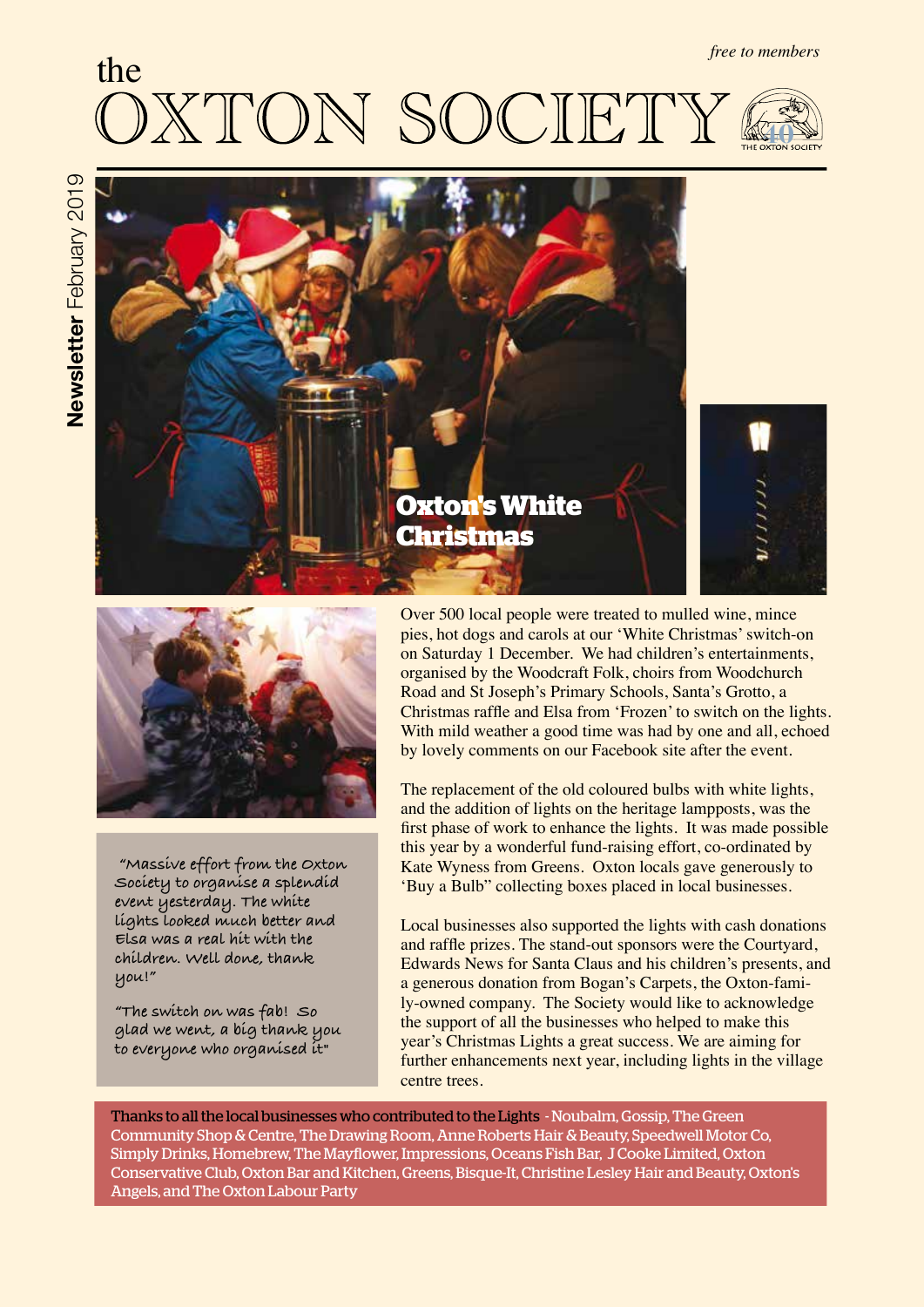# **Hanging Baskets - Past and future**



Our lovely hanging baskets won another RHS Britain in Bloom award in 2018! Oxton received a Gold Award in the Village category, which we collected at an awards ceremony at the Southport Convention Centre in November. Congratulations go to John Booth and the other volunteers who worked to erect, maintain and take down the baskets over the season.

And now we have good news for the future. The Society has received a welcome offer of support from a major local business. Clearground, a Birkenhead-based frm which provides a wide range of facility support services to clients throughout the Northwest, has offered manpower support for the major tasks of putting up and taking down the baskets, and maintaining the automatic watering system and brackets.



The generous offer of up to 4 man-days of time – free of charge – has been made by the company's Managing Director Phil Piercy, an Oxton resident and member of the Society. Phil made the offer at a meeting with Society officers as a practical way to demonstrate his support for our work. This goes a long way to relieving our concerns about continuing our award-winning hanging baskets programme after 2019 when John Booth, the current co-ordinator and driving force behind the programme, takes a step back.

So, many thanks to Phil for helping to keep Oxton in bloom for years to come!

# **Secret Gardens of Oxton, 19th year**

# **Save the date - Sunday, 12 May 2019 for this year's event**

Once again the organisers need your help to make this event a success, raising funds for Birkenhead Youth Club, The Terral Morgan Memorial Fund, Wirral Women and Children's Aid and The Oxton Society.

## **Volunteers**

Could you give a few hours of your time to help out with a wide variety of tasks on the day? Please help if you can.

# **Plants, plant pots, tools and gardening books**

The plant stall is usually one of the biggest fund-raisers, and we need contributions of garden plants, gardening tools in good condition and books about gardening. So when you are working in your garden this spring please consider potting-up some plants so that they can become established and a good size to sell on the day. Also, any plant pots you may fnd at the back of the potting shed will be very useful to the people running the stall so that they can also be getting plants ready.

# **Raffe Prizes**

The Grand Charity Raffe can help you to 'recycle' any unwanted Christmas gifts or items that no longer ft in your home. *More information will be in the April newsletter but if you have any questions before then please contact Lesley McGarrity alsr.mcgarrity@tiscali.co.uk*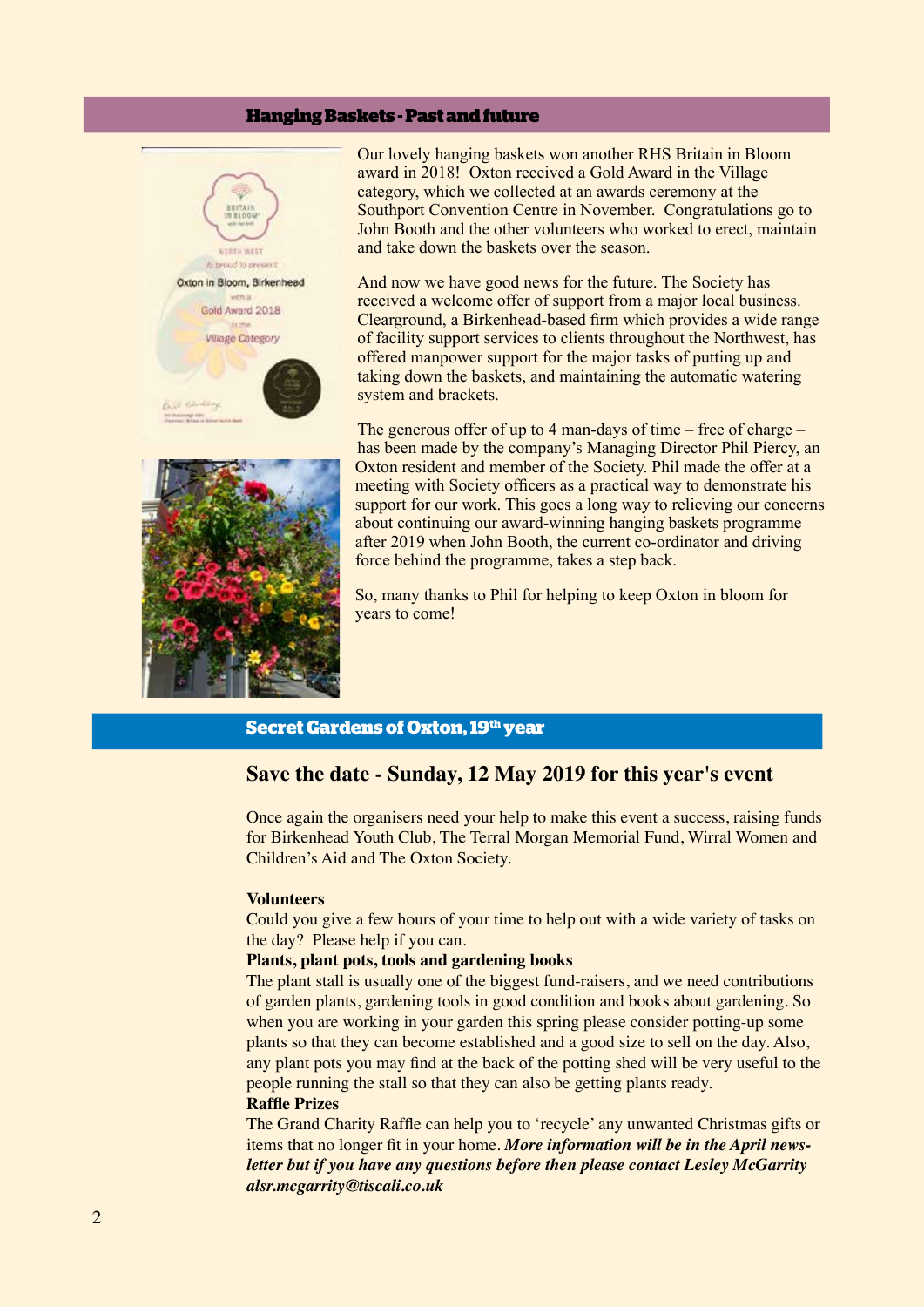# **Commemorating Edith Smith**





**The Society's next Blue Plaque will be for composer Cyril Scott, who was born in Oxton and lived in Village Road. The plaque will be unveiled in June this year –** *details to follow in the next Newsletter*

In June last year we recognised pioneering policewoman Edith Smith, who was born and raised in Oxton, with a Blue Plaque in Palm Hill. After learning that Edith, who died in 1923, was buried in an unmarked grave in Halton, Runcorn, a project to raise funds for a headstone to commemorate her was initiated by officers and staff from Merseyside Police. In conjunction with police forces from Grantham and Cheshire and Historical Groups from Oxton, Grantham and Runcorn, £2,500 was raised.

On 7 December Edith Smith's headstone was unveiled at St Mary's Church, Halton, following a church service and a procession, attended by local mayors and a large contingent of police from Merseyside, Cheshire and Grantham, around 30 officers in their ceremonial uniforms. There were also representatives of the History Societies and children from local primary schools, who displayed their tributes to Edith. Edith's granddaughter Margaret Smith, who unveiled the Oxton plaque, again travelled up from Folkestone to attend the event.

The event was reported on BBC North-West News, including an interview with Bob Knowles from the Oxton Society. Following the extensive interest in Edith's life, not only is there a booklet produced by the Society available in the Oxton Bookshop in the Williamson Art Gallery, but it can now also be read online via the Oxton Society website.

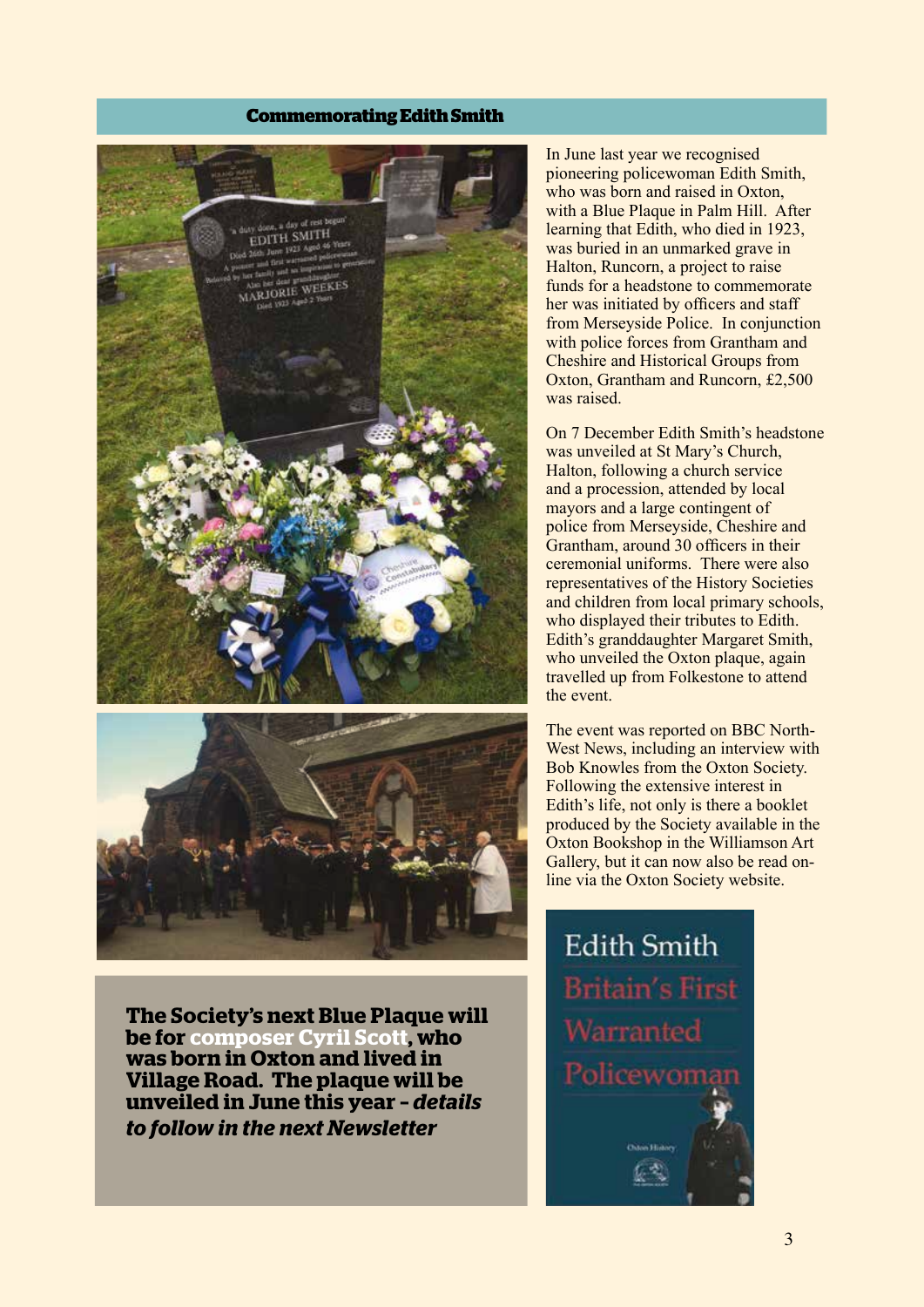# **Mighty Oaks from Little Acorns Grow**





As part of National Tree Week 2018, the Friends met on the Oxton Fields on Saturday 1st December to plant a young oak tree. Heather and David Alcock, together with their daughters Georgia and Rose, contacted our Friends group to donate their small tree.

Georgia Alcock, who is just 8 years old, had picked up an acorn she found under a large oak tree on Wimbledon Common 4 years ago. Her parents helped her plant the acorn which has now grown into a tree that is almost as tall as she is.

We gathered on the Oxton Fields to ceremoniously plant her cherished oak tree, which we hope will thrive and grow into a beautiful large specimen for future generations to enjoy. Georgia, along with her little sister Rose, got stuck in and helped with the planting.

Finally the young tree was in the ground and we all stood proudly for a group photograph. We hope that Georgia and her sister will always remember this small oak they helped to grow and will return, perhaps with children of their own, to sit beneath the branches of a mighty oak, which they grew from one tiny acorn!

The Alcock family, who were already Oxton Society members, have since joined the Friends.

If you are also interested in supporting our work, please contact the Membership Secretary: Linda Atkinson, 1 Salem View, Oxton, CH43 5UH tel: 0151 652 9016 You can also fnd a membership form on our blog: http://friendsofthearno.blogspot.com Annual membership costs £5.00 or £7.50 for households

## **Wirral Festival of Firsts Poetry Festival- Entries for Poetry Competition**



Wirral Festival of Firsts is holding a poetry festival the weekend of 10 – 12 May, to be launched by Roger McGough and Little Machine with a show of poems set to music. In the run up to the festival, a poetry competition is now open which will be adjudicated by Anna Saunders, Director of the Cheltenham Poetry Festival. Four prizes will be awarded: 1st prize £200, two runners up prizes of £50 each and a Wirral prize of £50 for a poet living or working on the Wirral. Entry is £4 per poem or £10 for 3 poems. The closing date for entries is 22 March

2019, winners will be notifed by 19 April and invited to attend a prize giving event during the festival weekend.

You can enter the competition online at www.wirralpoetryfestival.org.uk or by post at Wirral Poetry Festival, c/o Judy Ugonna, 71 Alderley Rd, Hoylake CH47 2AU

# **Subscriptions Renewal**

Your continued membership ensures that our Oxton Society has both a voice and a base income for events in our community. If there is a renewal reminder letter included with this newsletter could you please renew as soon as possible. Thank you!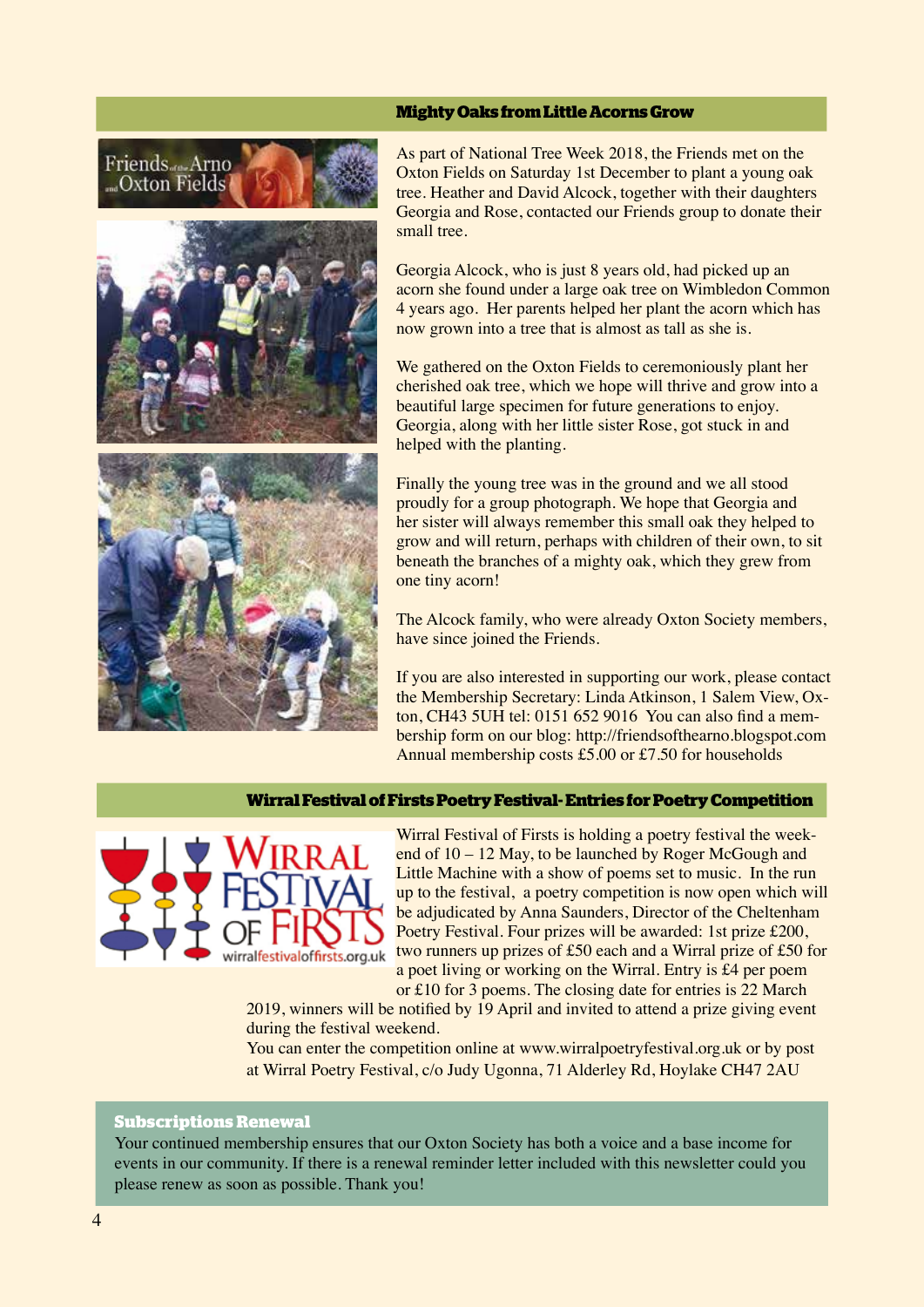

# **Steve Ferguson**

During his 27 years on the Oxton Society Committee Steve has taken a particular interest in Oxton's treescape and was pleased that the Society became known for its proactive approach to tree protection, maintenance and planting. Oxton Village is widely known for its fne trees as well as its secret gardens!

He was born in Winnipeg on the Canadian Prairies to a mother

who was active in the promotion of women's social action and services and a father who was a political journalist and commentator. At seven, his family moved to Montreal and he was fortunate to spend many summers and winters in a forested rural area. His mother was a keen gardener who even had a radio programme "How does my Garden Grow?" (her name was Mary!) and through her Steve inherited a deep interest in gardening and arboriculture.

He graduated from university in 1962 as a biologist/ecologist and set off for Britain for a twelve month "tour" of Europe, but on planning his return, he decided to linger and became an immigrant. He worked as a secondary school teacher in London, Totnes and Bristol and met his partner Sue when they were both doing postgraduate studies in sociology at Bristol University. They moved to Liverpool in 1971 where he taught Sociology and Politics of Education to teachers at the University of Liverpool and became a British citizen.

Steve found much to enjoy and admire when he settled in Britain. He reflects that a Canadian has to travel hundreds of miles to fnd a change in culture, architecture, vegetation and landscape. In Britain and Europe all of these were on his doorstep.

There was also the excitement of the "Swinging Sixties" even though a colleague and friend perceptively noted that he seemed to "have passed through the 60s without touching the sides"!

Steve and Sue moved to Oxton in 1989 and have now been in the same house for nearly 30 years. Now that they are retired from paid employment, they have time to enjoy their own garden.

## **What is your earliest memory?**

Seeing a map, with Winnipeg right in the centre. All the trains and roads (and a few air routes) radiated from there. "Wow". I lived at the centre of the world! Later I learned that the map had been produced by the City.

# **What are you most proud of doing?**

Of being part of a Society which has seen membership rise from less than 100 members in 1991 to over 500 now; raised over £300,000 for small local charities from almost 59,000 visitors to the Secret Gardens; planted over 60 trees; been given 3 Royal Horticultural Society Awards and a national Civic Society Award …and still going strong. All of it done by volunteers.

# **Who would play you in the flm of your life?**

Gromit, Wallace's best friend.

## **I think people would be surprised to know this about me.**

In the 1950's I spent three summers with two colleagues in the Canadian Arctic undertaking the frst survey of marine plants and animals in that area.

**Looking back, do you regret any lost or missed opportunities in your life?** Absolutely none. Sue and I feel privileged to have had stimulating and rewarding work, good friends and opportunities to travel.

## **Which famous person do you most admire?**

William Beveridge who defned and, with Clement Attlee's legislation, brought to Britain the Welfare State and the concept of the "safety net" for citizens.

## **What do you like about Oxton?**

Undoubtedly the sense of community which Sue and I have so enjoyed and benefted from.

# **What changes or improvements would you like to see in Oxton Village**?

While welcoming sympathetic development and change it is important to ensure that existing details such as windows, signage, walls and pavements are not lost.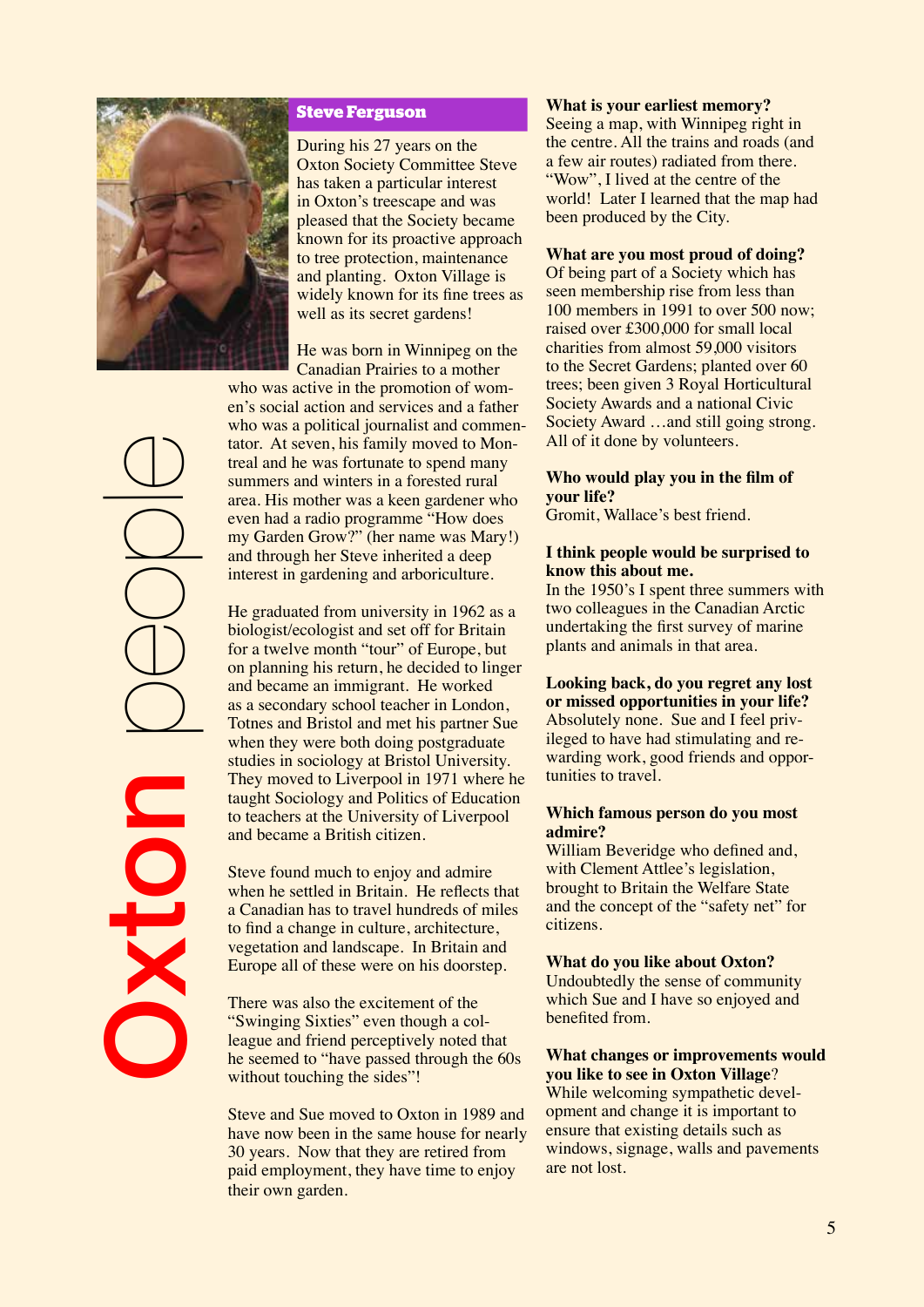# **Planning**

We have been consulted on five applications since the last Newsletter. None raise any signifcant heritage issues and no comments were submitted:

### **13 Templemore Road** - APP/18/01142

Single storey rear extension. The property has little heritage interest and the extension would not be visible from the highway.

#### **38 Rose Mount Close** - APP/18/00849

Wrap-around side and rear extension. Although a signifcant extension, the property is within a modern development and would have no impact on the character of the conservation area.

#### **5 Roslin Road** - APP/18/01165

Apply render to rear elevation. Victorian mid-terrace property which the Conservation Area Appraisal shows as making a positive contribution to the character of the conservation area. However, the change is minor and will not be visible from the highway.

#### **17 Rose Mount** – APP/18/00915

Two relatively minor amendments to the approved design for conversion of premises to 'Thyme' restaurant. Proposal to slightly increase the footprint and roof pitch of the rear extension onto the rear service yard. Also very small changes to detail of the frontage design.

#### **44 Village Road** – APP/18/01575

Proposal for a well-designed single storey rear extension which is not visible from any public area.



#### **Update on 2 Rose Mount (old Brimark building)** – APP/17/01265

Work is commencing in January on the conversion of the building to a residential apartment with artist's studio and workshop. This is welcome news on an important development in the village centre which attracted much support from Oxton Society members

## **Trees**

*The Society submitted comments on tree applications as follows*:

#### **12a Rose Mount** CA/18/0259

*Proposal*: Pollard eucalyptus to improve light into owner's and neighbour's gardens *Comment*: A tall and imposing tree clearly visible from the adjacent roads and further afeld

within the conservation area. We appreciate that it is now a large tree for its position between two rows of house but feel that formal pollarding would make the tree no longer the imposing feature it is in the urban landscape. Suggest more measured crown reduction and/ or thinning of up to 30% as compromise to improve light whilst retaining overall impact of tree.

### **25 Newburns Lane** CA/18/0221

*Proposal*: Crown lift 15% total foliage on holly to allow more light to property. Heavily reduce mature laurel leaning against property. Heavily reduce line of laurels to previous form as a hedge. Fell mature willow to allow more light into garden.

*Comment:* No objections to proposals. Holly and willow not visible from public space.

#### **2 Mount Pleasan**t CA/18/0226

*Proposal*: Reduce crown of copper beech by 2 metres and thin by 20%.

*Comment*: This is a mature tree in a dominant position. Work is obviously needed as branches overhang the road and interfere with telephone cables, but will need to be done sympathetically and professionally. No comment can be made until we are made aware of the exact nature of the intended work, which is not clear from the application.

#### **32 Birch Road** CA/18/0227

*Proposal*: Fell willow (?) close to house as branches knock against wall *Comment*: This is a tree of uncertain type, possibly a type of privet which is a remnant of a former hedge. No objection to removal.

#### **10 Victoria Moun**t CA/18/0253

*Proposal:* Remove three older unmanaged apple trees and replace with three new varieties.

*Comment*: Trees do not appear visible from the road. Well accepted that fruit trees have relatively short life span, no objection to removal and replacement.

#### **1 Spring Villa**s CA/18/0255

*Proposal*: Fell poorly pruned unattractive cherry tree and replace with Sorbus (mountain ash)

*Comment:* Relatively small tree with some branches with little leaf cover. No objection to proposal.

#### **16 Poplar Road** CA/18/0256

*Proposal:* Fell fir tree blocking light to adjacent property

*Comment*: The tree appears to have overgrown the relatively small area of garden. No objection to removal.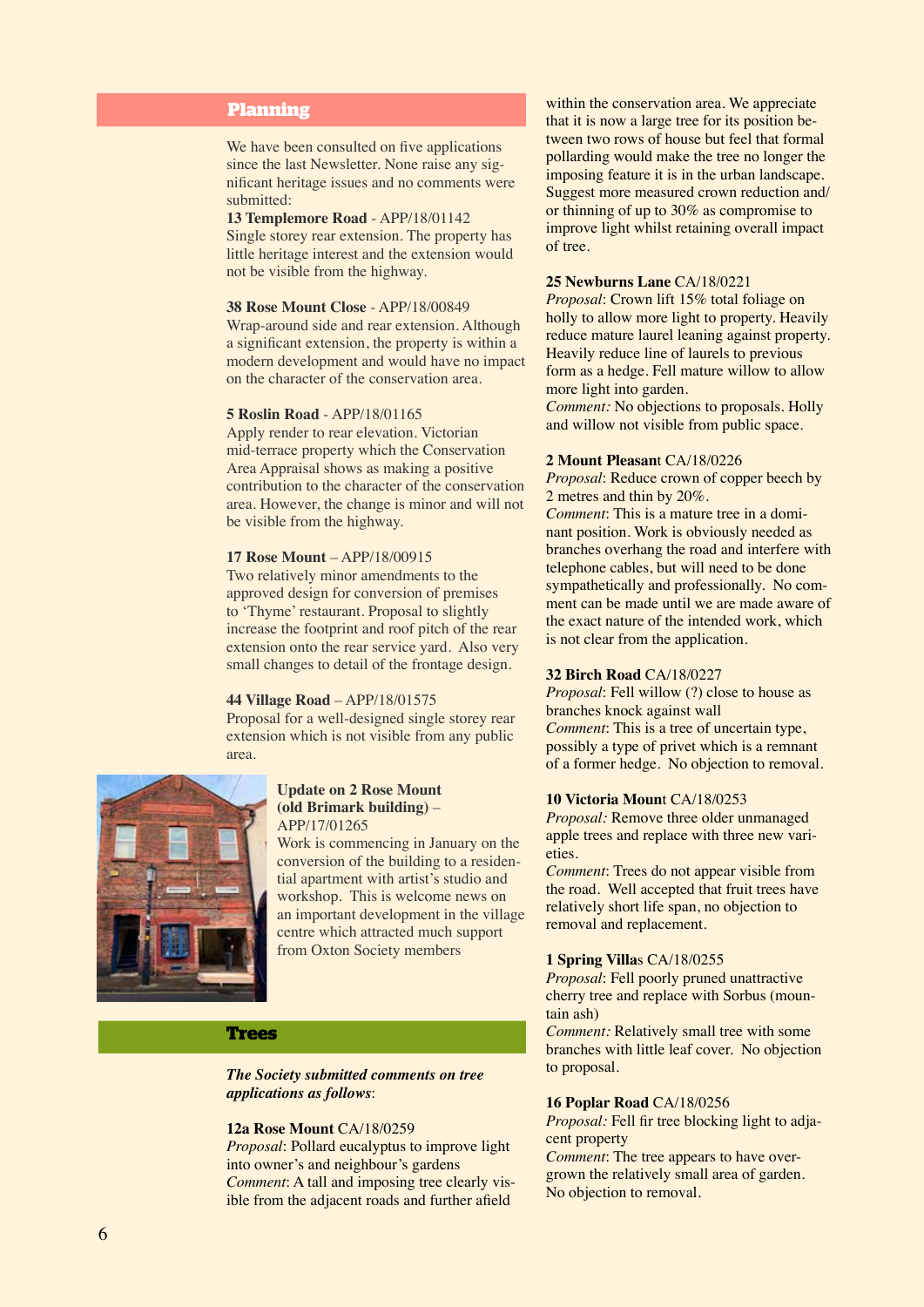# **Local What's on**

## **Oxton History walks**

- **• 27 April** Arno walk
- **11 May** West walk (Wirral Walking Festival)
- **15 May** East walk (Wirral Walking Festival)
- **• 19 May** Williamson walk (Wirral Walking Festival)
- **• 25 May** Arno walk (Wirral Walking Festival)
- Walks start at 11a.m. and last an hour and a half.

To book please ring Oxton Village Books, 652 0202

*We can also offer tailor-made walks for small groups or organisations on any day of the week, please contact us.*

# **Wirral History & Heritage Fair**

**9 March,** 10.00 to 4.00 at Birkenhead Town Hall. Dozens of exhibitors: historical societies, family history, books and displays. Meet costumed characters from Wirral's past!

#### **Williamson Art Gallery and Museum**

Open Wednesday to Sunday, 10am – 5pm. Fully accessible, café available

- **21 February** Souvenirs from the Far East. Illustrated talk by Dr Brigitte Jurack
- **• To 1 September** Animal Encounters. Animals across six centuries of art
	- **• To 17 March** "How we look" Wirral Met Art School Fellowship Exhibition
- **To 17 March •** The Spider Project: Beyond the Label
	- **• 27 Feb to 24 March** Drawn from life experience by Jonathon Kennedy

#### **Chess Club**

Local member Daniel Hewitt is looking to set up a local chess club – just for fun, no fees, prizes etc. If you are interested, please contact him at danhewitt86@yahoo.co.uk

# **"Cycling Solo to Sulawesi"**



21 March, 7.00 pm at the Williamson Art Gallery. Society member Dave Barden will talk about his 9,000 mile bike ride through 17 countries. Cost is £7.50 on the door. All proceeds will go to the Indonesia Earthquake and Tsunami Appeal.